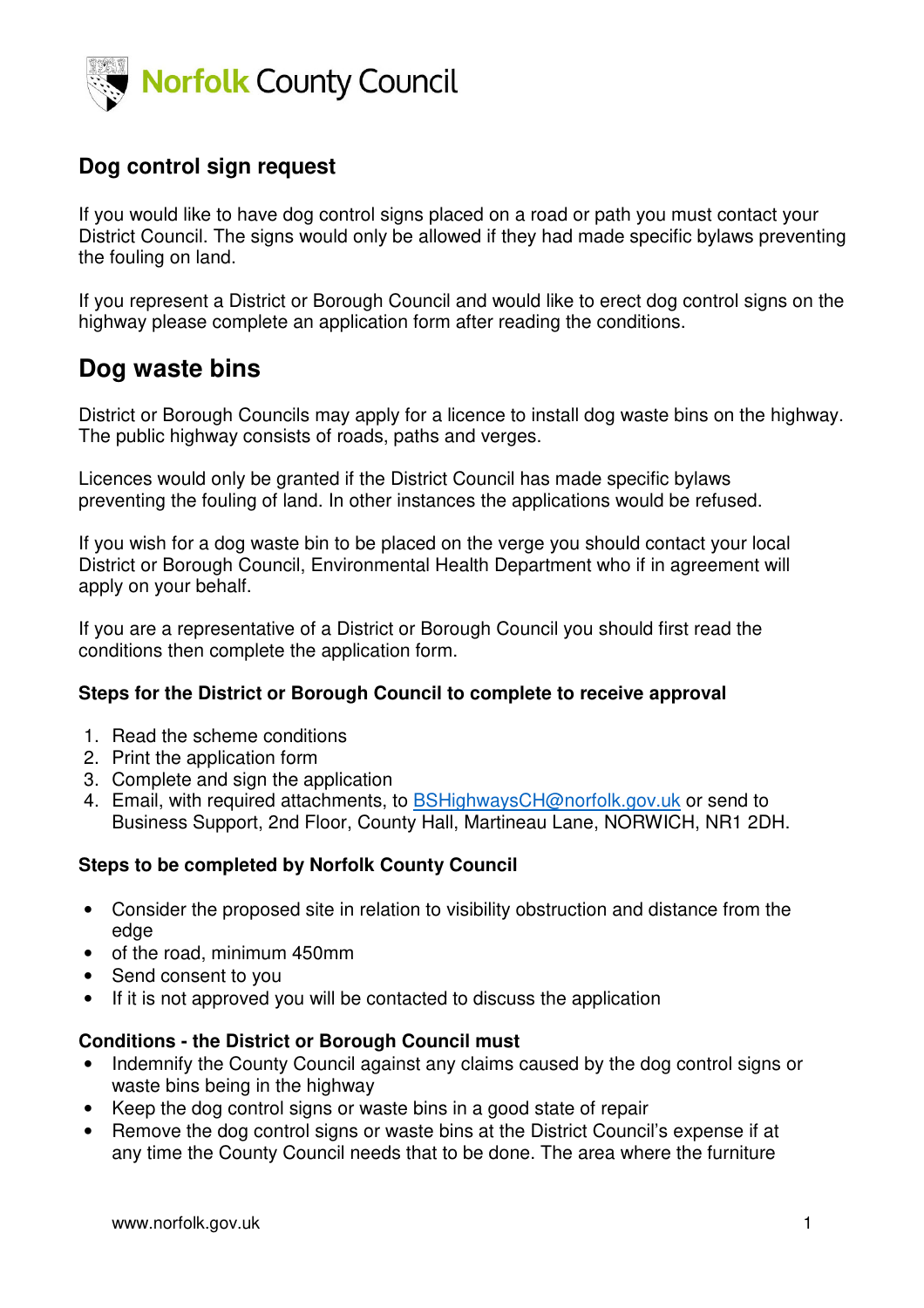

stood must be "made good", normally this would mean to restore the ground or path to its original state

- Pay the expense of any damage to the highway or apparatus within it that may be caused by the removal of the furniture
- Not break up the surface of the highway
- Not interfere with the apparatus of undertakers such as pipes or cables
- Not interfere with land and premises outside the control of the County Council

The above are defined in the New Roads and Street Works Act 1991

The County Council is not granting planning permission for any purpose